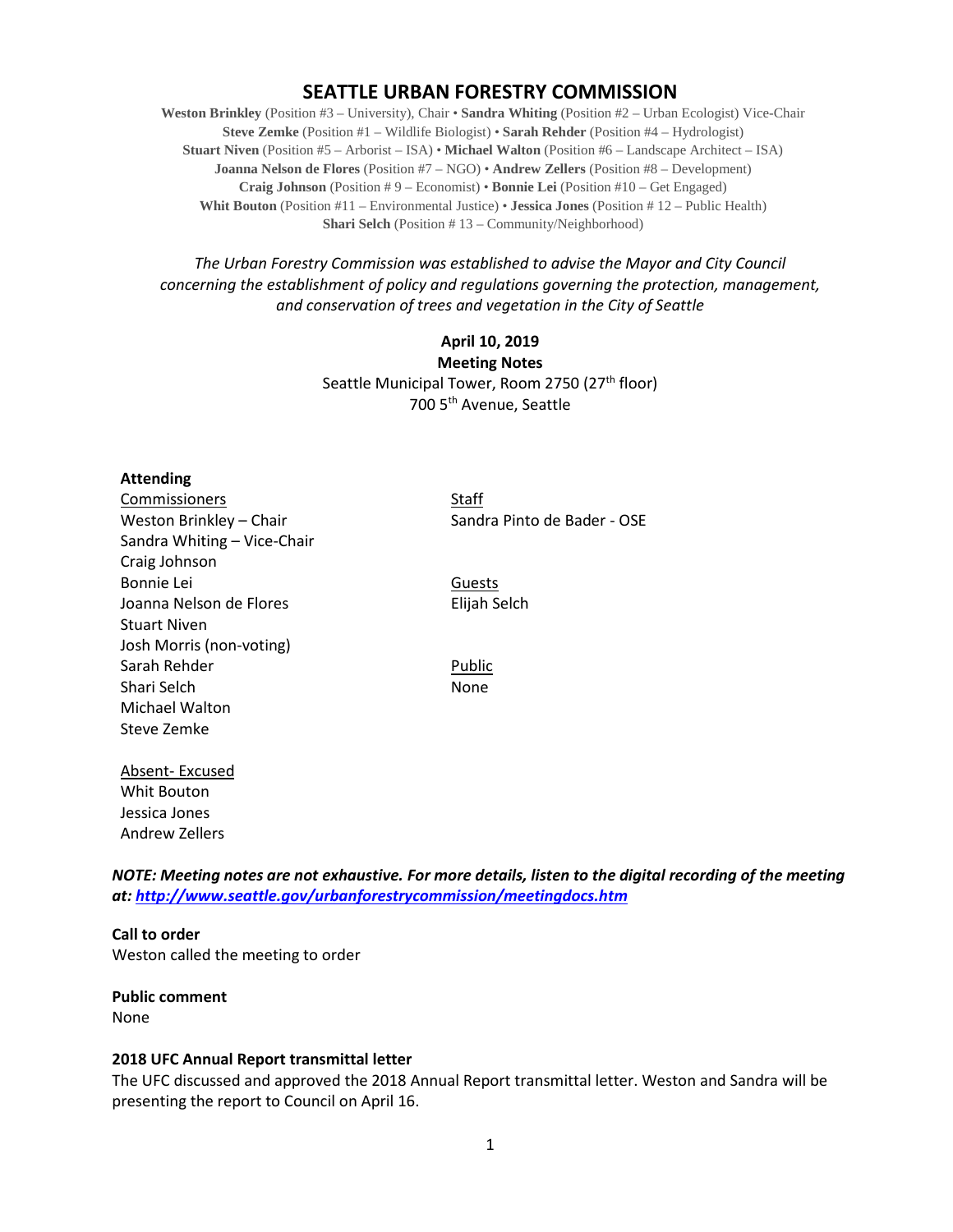#### **ACTION: A motion to approve the transmittal letter as amended was made, seconded, and approved.**

#### **Tree Regulations conversation**

Commissioners engaged in a discussion to clarify the UFC's position on several policy issues. This will help the UFC's small group working on editing the D7 version of the ordinance update to finalize the draft to then engage with CM Bagshaw and Central Staff in conversations around it.

The discussion included how to call the permit that is currently is referred to as 'minor' permit vs. 'major.' The idea of using during development vs. outside of development. It would be important to clarify what development entails. If there is a construction permit for something, then it would be "major" (or inside development).

Discussed Weston's diagram and three policy discussion items

- 1. Submitting materials/applying for permit
	- a. Should permits outside of development (minimal) be free?
- 2. Posting notice/and feedback (2 weeks in advance)
- 3. Tree categories

The following were some of the items discussed:

- Need to agree on a definition for hazardous tree. It will be important to be addressed otherwise it might become a loophole.
- Change posting requirement from notice of approved permit to notice of application to allow the community for time to provide input/comment. There would be a physical component and an online component.
- Replacement trees would not be able to be removed.
- Tree categories
	- o The UFC is considering not only tree characteristics (size, species) but also the number of trees being removed.
	- o Replacement trees need to get established
	- o Keep track of replacement trees so they don't get removed
	- o Fee-in-lieu

#### **Public comment**

None

**New Business**

None

**Adjourn**

**Public input: see next page**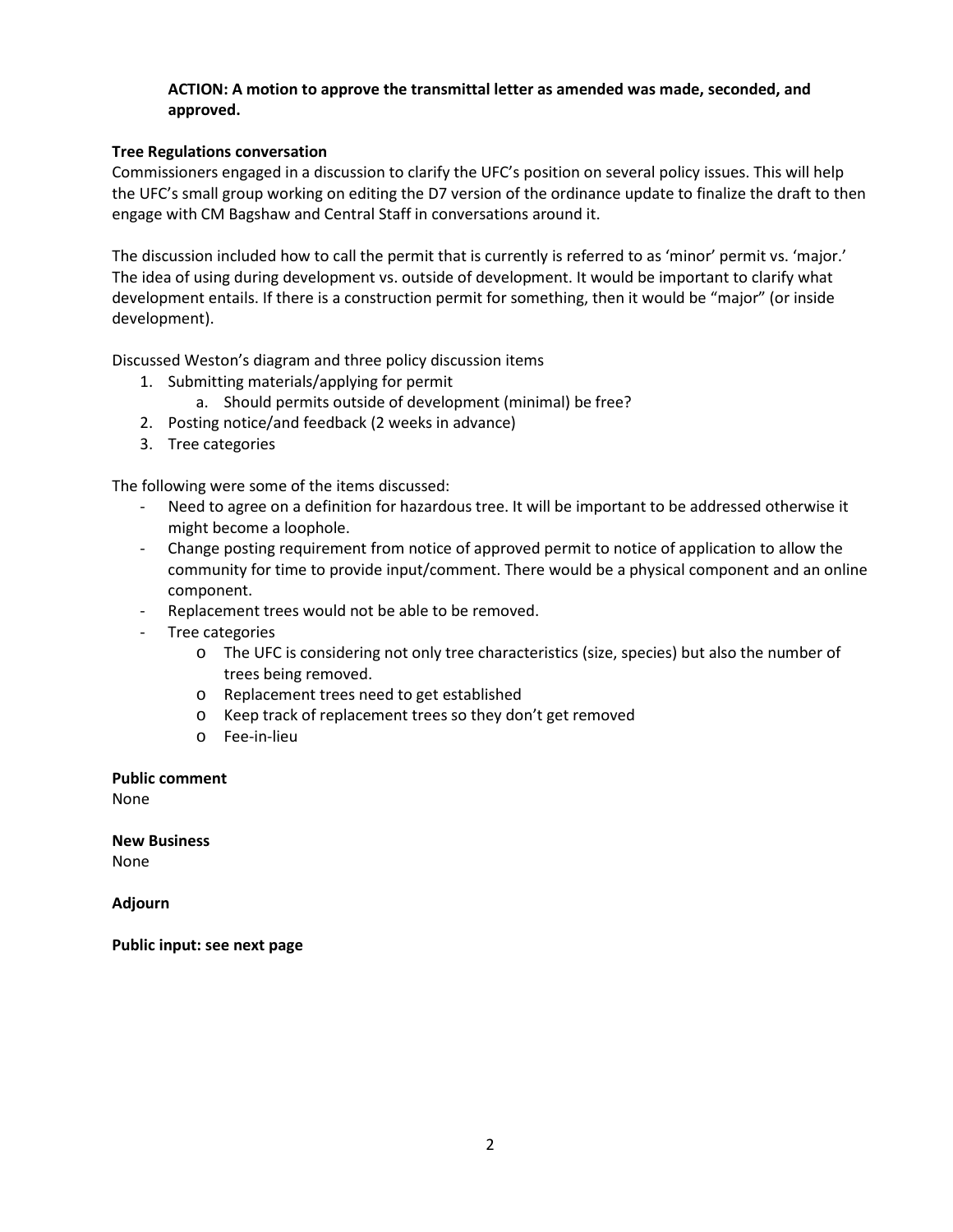**From:** Dewald, Shane <Shane.Dewald@seattle.gov> **Sent:** Sunday, April 14, 2019 8:42 AM To: Pinto de Bader, Sandra <Sandra.Pinto de Bader@Seattle.gov>; Morgan, Darren <Darren.Morgan@seattle.gov>; Markovich, Joe <Joe.Markovich@seattle.gov>; Roberts, Ben <Ben.Roberts@seattle.gov> **Subject:** Fwd: [seattle-tree-ordinance-working-group] FW: Loyal Heights Substation

Sandra, I am confident that SDOT UF will appropriately enforce tree Protection requirements for any trees that actually "straddle" the ROW line since they would be "SDOT Regulated" street trees.

I am including Darren and Joe Markovich to have them in the loop--I am including Ben Roberts as the Forester for my Office assigned to Projects in north Seattle to check in w SCL / SDCI to confirm the status of the trees--as SDOT Regulated (or not). --shane

Sent from my iPhone

Begin forwarded message: From: Margaret Staeheli [<mpegrose@gmail.com>](mailto:mpegrose@gmail.com) **Date:** April 13, 2019 at 2:20:51 PM PDT **To:** [Mike.OBrien@seattle.gov](mailto:Mike.OBrien@seattle.gov) **Cc:** [Sandra.Pinto\\_de\\_Bader@Seattle.gov,](mailto:Sandra.Pinto_de_Bader@Seattle.gov) [Shane.Dewald@seattle.gov](mailto:Shane.Dewald@seattle.gov) **Subject: Fwd: [seattle-tree-ordinance-working-group] FW: Loyal Heights Substation CAUTION:** This email originated from outside of the organization. Do not click links or open attachments unless you recognize the sender and know the content is safe.

Hi Mike -

(I don't live in your district but received as I was on the Urban Forestry Commission for 6+ years.

My questions are- with all the attached information- it seems hypocritical for the City to put out an rfp without 1) an arborist's report on the Douglas Firs and Cedars that are on or near the property line and identifying any goals or points to show how the project would not harm the trees. I think it could be done however few projects under SDCI actually implement viable protection- rules are arbitrarily enforced.

But why if council votes to increase canopy goals isn't there a concurrent value consciousness of a City development rfp to set an example?

I understand the housing issue and I know the techniques exist to allow both housing construction and trees.

Could you look into this with Office of Housing?

thank you!

Peg

Peg Staeheli Sent from my iPhone

Begin forwarded message: